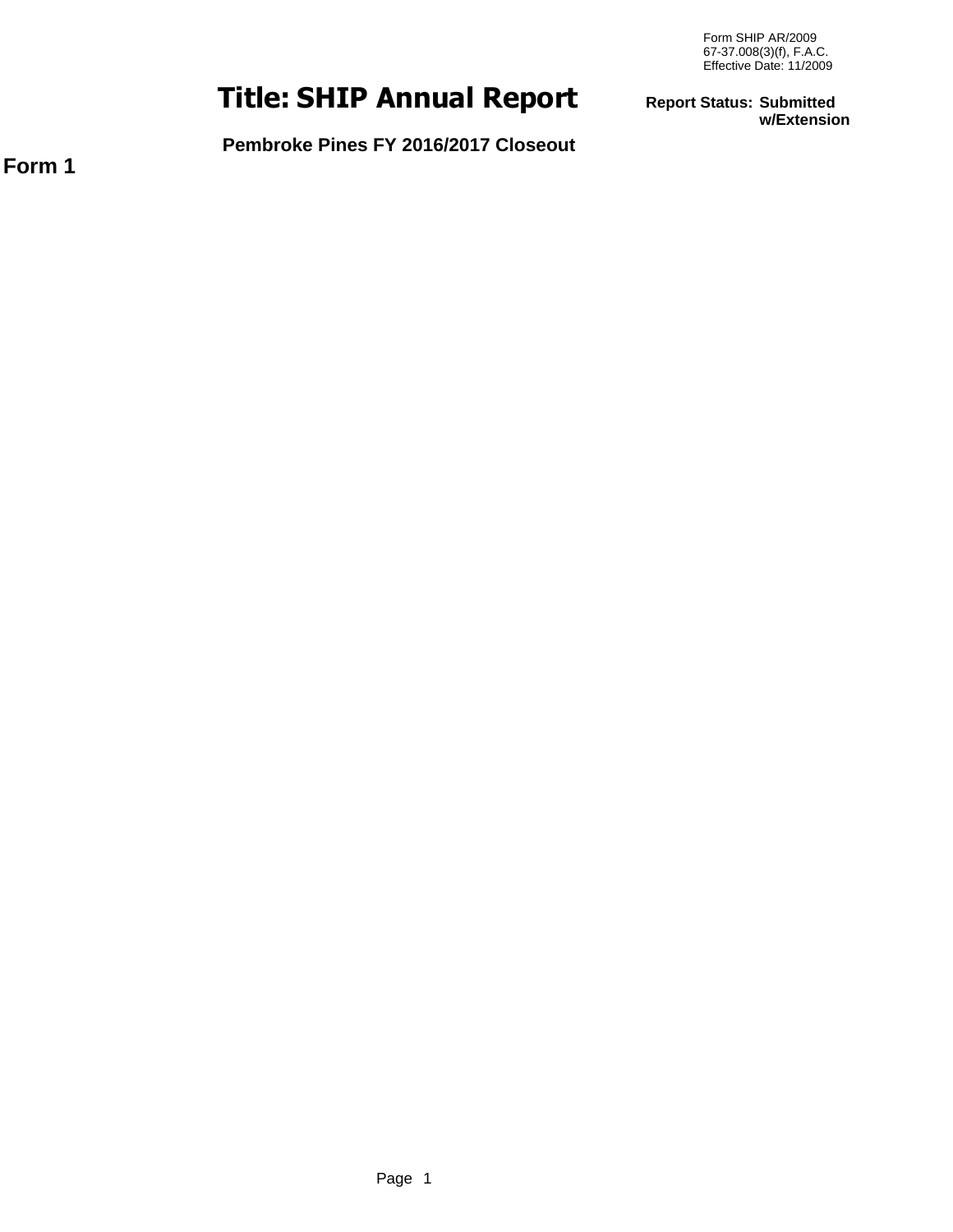# **SHIP Distribution Summary**

#### **Homeownership**

| Code | <b>Strategy</b>                 | <b>Expended</b><br><b>Amount</b> | Units           | <b>Encumbered</b><br>Amount | <b>Units</b> | l Unencumbered<br>Amount | <b>Units</b> |
|------|---------------------------------|----------------------------------|-----------------|-----------------------------|--------------|--------------------------|--------------|
|      | <b>Purchase Assistance</b>      | \$330,000.00]                    |                 |                             |              |                          |              |
| Ι3   | IResidential Rehabilitation     | \$684,997.74                     | 15 <sup>1</sup> |                             |              |                          |              |
|      | Foreclosure Prevention          | \$10,000.00]                     |                 |                             |              |                          |              |
|      | l la seca consecuele la Fatalan | $A$ $A$ $A$ $A$ $A$ $B$ $B$ $A$  | $\sim$ $\sim$   |                             |              |                          |              |

**Homeownership Totals: \$1,024,997.74 25**

#### **Rentals**

| Code           | <b>Strategy</b>                                                     |        | <b>Expended</b><br><b>Amount</b> | <b>Units</b> | <b>Encumbered</b><br><b>Amount</b>       | <b>Units</b> | <b>Unencumbered</b><br><b>Amount</b>                                                                                                                 | <b>Units</b> |
|----------------|---------------------------------------------------------------------|--------|----------------------------------|--------------|------------------------------------------|--------------|------------------------------------------------------------------------------------------------------------------------------------------------------|--------------|
|                | <b>Rental Totals:</b>                                               |        |                                  |              |                                          |              |                                                                                                                                                      |              |
|                | Subtotals:                                                          |        | \$1,024,997.74                   | 25           |                                          |              |                                                                                                                                                      |              |
|                |                                                                     |        |                                  |              |                                          |              |                                                                                                                                                      |              |
|                | <b>Additional Use of Funds</b>                                      |        |                                  |              |                                          |              |                                                                                                                                                      |              |
|                | <b>Use</b>                                                          |        | <b>Expended</b>                  |              |                                          |              |                                                                                                                                                      |              |
|                | Administrative                                                      |        | \$103,061.10                     |              |                                          |              |                                                                                                                                                      |              |
|                | Homeownership Counseling                                            |        | \$32,600.00                      |              |                                          |              |                                                                                                                                                      |              |
|                | Admin From Program Income                                           |        | \$4,680.56                       |              |                                          |              |                                                                                                                                                      |              |
|                | <b>Admin From Disaster Funds</b>                                    |        |                                  | \$.00        |                                          |              |                                                                                                                                                      |              |
|                |                                                                     |        |                                  |              |                                          |              |                                                                                                                                                      |              |
| <b>Totals:</b> |                                                                     |        | \$1,165,339.40                   | 25           | \$.00                                    |              | \$.00                                                                                                                                                |              |
|                |                                                                     |        |                                  |              |                                          |              |                                                                                                                                                      |              |
|                | Total Revenue (Actual and/or Anticipated) for Local SHIP Trust Fund |        |                                  |              |                                          |              |                                                                                                                                                      |              |
|                | <b>Source of Funds</b>                                              |        | <b>Amount</b>                    |              |                                          |              |                                                                                                                                                      |              |
|                | <b>State Annual Distribution</b>                                    |        | \$1,031,581.00                   |              |                                          |              |                                                                                                                                                      |              |
|                | Program Income (Interest)                                           |        |                                  | \$28,896.00  |                                          |              |                                                                                                                                                      |              |
|                | Program Income (Payments)                                           |        |                                  | \$90,526.15  |                                          |              |                                                                                                                                                      |              |
|                | <b>Recaptured Funds</b>                                             |        |                                  | \$.00        |                                          |              |                                                                                                                                                      |              |
|                | <b>Disaster Funds</b>                                               |        |                                  |              |                                          |              |                                                                                                                                                      |              |
|                | Other Funds                                                         |        |                                  |              |                                          |              |                                                                                                                                                      |              |
|                | Carryover funds from previous year                                  |        |                                  | \$16,740.47  |                                          |              |                                                                                                                                                      |              |
|                |                                                                     | Total: | \$1,167,743.62                   |              | * Carry Forward to Next Year: \$2,404.22 |              |                                                                                                                                                      |              |
|                |                                                                     |        |                                  |              | added to Form 1                          |              | NOTE: This carry forward amount will only be accurate<br>when all revenue amounts and all expended,<br>encumbered and unencumbered amounts have been |              |

# **Form 2**

**Rental Unit Information**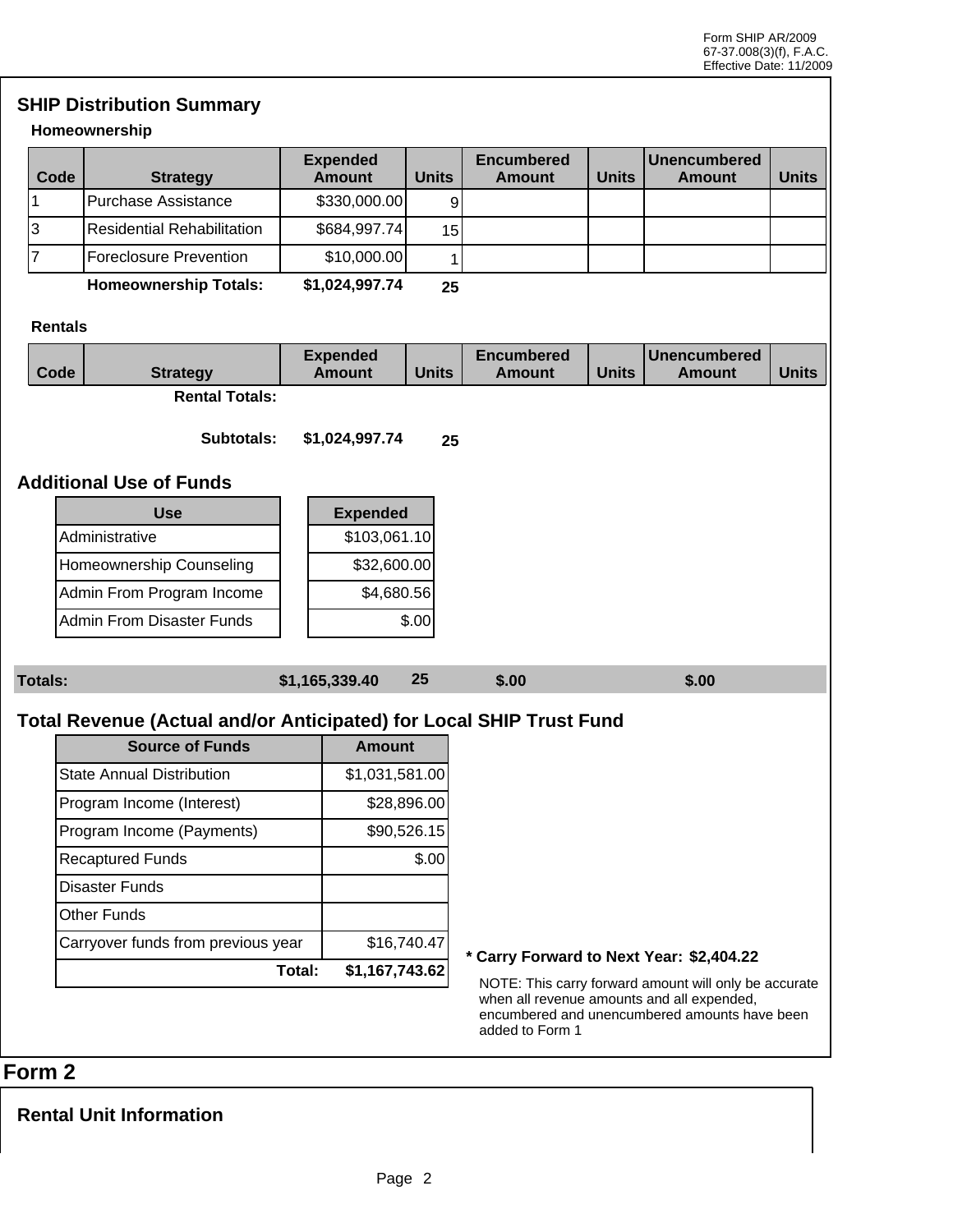| <b>Description</b> | Eff.  | 1 Bed | 2 Bed | 3 Bed | 4 Bed |
|--------------------|-------|-------|-------|-------|-------|
| ELI                | 400   | 428   | 515   | 667   | 824   |
| VLI                | 667   | 715   | 857   | 990   | 1,105 |
| <b>LOW</b>         | 1,067 | 1,143 | 1,372 | 1,585 | 1,768 |
| <b>MOD</b>         | 1,602 | 1,716 | 2,058 | 2,377 | 2,652 |
| Up to 140%         | 1,869 | 2,002 | 2,401 | 2,773 | 3,094 |

# **Recap of Funding Sources for Units Produced ("Leveraging")**

| <b>Source of Funds Produced</b><br>through June 30th for Units | <b>Amount of Funds Expended to</b><br>Date | % of Total Value |
|----------------------------------------------------------------|--------------------------------------------|------------------|
| <b>SHIP Funds Expended</b>                                     | \$1,024,997.74]                            | 100.00%          |
| Public Moneys Expended                                         |                                            | $.00\%$          |
| Private Funds Expended                                         |                                            | $.00\%$          |
| Owner Contribution                                             | \$.00                                      | .00%             |
| <b>Total Value of All Units</b>                                | \$1,024,997.74]                            | 100.00%          |

### **SHIP Program Compliance Summary - Home Ownership/Construction/Rehab**

| <b>Compliance Category</b>    | <b>SHIP Funds</b> | <b>Trust Funds</b> | % of Trust Fund | <b>FL Statute</b><br>Minimum % |
|-------------------------------|-------------------|--------------------|-----------------|--------------------------------|
| Homeownership                 | \$1,035,557.74    | \$1,031,581.00     | 100.39%         | 65%                            |
| Construction / Rehabilitation | \$1,024,997.74    | \$1,031,581.00     | 99.36%          | 75%                            |

# **Program Compliance - Income Set-Asides**

| <b>Income Category</b> | <b>SHIP Funds</b><br><b>Expended</b> | <b>Total</b><br><b>Available</b><br>Funds %* |
|------------------------|--------------------------------------|----------------------------------------------|
| <b>Extremely Low</b>   | \$50,648.65                          | 4.34%                                        |
| Very Low               | \$341,729.90                         | 29.26%                                       |
| Low                    | \$429,955.65                         | 36.82%                                       |
| Moderate               | \$202,663.54                         | 17.36%                                       |
| Over 120%-140%         |                                      | .00%                                         |
|                        | Totals: \$1,024,997.74               | 87.78%                                       |

# **Project Funding for Expended Funds Only**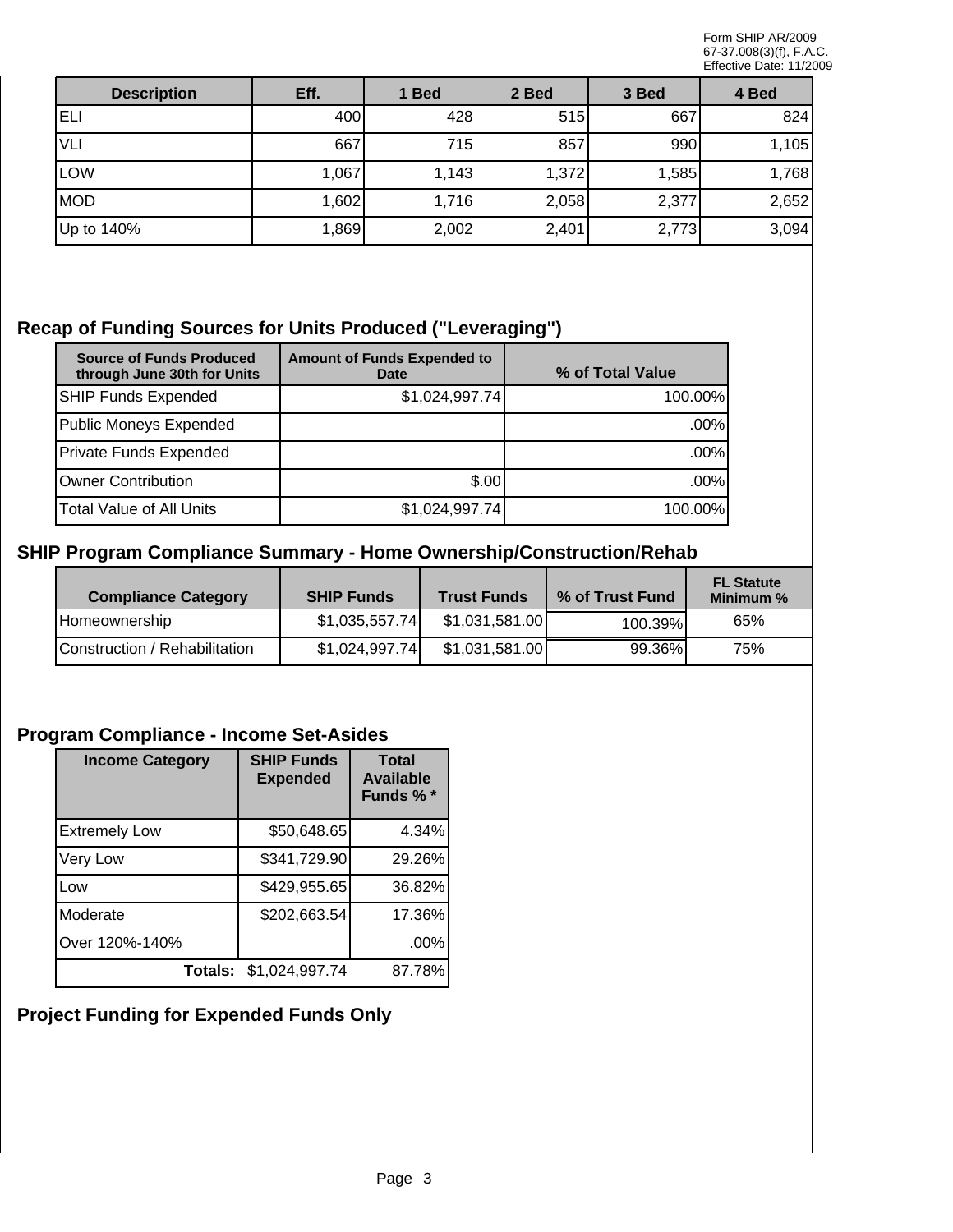| <b>Income Category</b> | <b>Total Funds</b><br>Mortgages,<br>Loans & DPL's | Mortgages,<br>Loans &<br><b>DPL Unit #s</b> | <b>Total Funds</b><br><b>SHIP Grants</b> | <b>SHIP</b><br>Grant<br>Unit #s | <b>Total SHIP</b><br><b>Funds</b><br><b>Expended</b> | Total #<br><b>Units</b> |
|------------------------|---------------------------------------------------|---------------------------------------------|------------------------------------------|---------------------------------|------------------------------------------------------|-------------------------|
| <b>Extremely Low</b>   | \$50,648.65                                       |                                             |                                          |                                 | \$50,648.65                                          |                         |
| Very Low               | \$341,729.90                                      |                                             |                                          |                                 | \$341,729.90                                         | 6I                      |
| Low                    | \$429,955.65                                      |                                             |                                          |                                 | \$429,955.65                                         | 11                      |
| Moderate               | \$202,663.54]                                     |                                             |                                          |                                 | \$202,663.54]                                        |                         |
| Over 120%-140%         |                                                   |                                             |                                          |                                 | \$.00                                                | $\overline{0}$          |
| <b>Totals:</b>         | \$1,024,997.74                                    | 25                                          | \$.00                                    | 0                               | \$1,024,997.74                                       | 25                      |

# **Form 3**

# **Number of Households/Units Produced**

| <b>Strategy</b>                      | <b>List Unincorporated</b><br>and Each<br><b>Municipality</b> | <b>ELI</b> | <b>VLI</b> | Low | <b>Mod</b> | Over<br>140% | <b>Total</b> |
|--------------------------------------|---------------------------------------------------------------|------------|------------|-----|------------|--------------|--------------|
| Purchase Assistance   Pembroke Pines |                                                               |            |            |     |            |              |              |
| Residential<br>Rehabilitation        | Pembroke Pines                                                |            | 5          | 6   | 3          |              | 15           |
| Foreclosure<br>Prevention            | <b>Pembroke Pines</b>                                         |            |            |     |            |              |              |
|                                      | Totals:                                                       |            |            |     |            |              | 25           |

# **Characteristics/Age (Head of Household)**

| <b>Description</b>                   | <b>List Unincorporated</b><br>and Each<br><b>Municipality</b> | $0 - 25$ | $26 - 40$ | $41 - 61$ | $62+$ | Total |
|--------------------------------------|---------------------------------------------------------------|----------|-----------|-----------|-------|-------|
| Purchase Assistance   Pembroke Pines |                                                               |          | 5         |           |       |       |
| Residential<br>Rehabilitation        | IPembroke Pines                                               |          |           | 6         | 9     | 15    |
| Foreclosure<br>Prevention            | Pembroke Pines                                                |          |           |           |       |       |
|                                      | Totals:                                                       |          |           | 8         | 12    | 25    |

# **Family Size**

| <b>Description</b>                   | <b>List Unincorporated</b><br>and Each<br><b>Municipality</b> | <b>Person</b> | $2 - 4$<br><b>People</b> | $5+$<br><b>People</b> | <b>Total</b> |
|--------------------------------------|---------------------------------------------------------------|---------------|--------------------------|-----------------------|--------------|
| Purchase Assistance   Pembroke Pines |                                                               |               |                          |                       | 9            |
| Residential<br>Rehabilitation        | Pembroke Pines                                                | 9             |                          |                       | 15           |
| Foreclosure<br>Prevention            | <b>Pembroke Pines</b>                                         |               |                          |                       |              |
|                                      | Totals:                                                       |               |                          |                       | 25           |

# **Race (Head of Household)**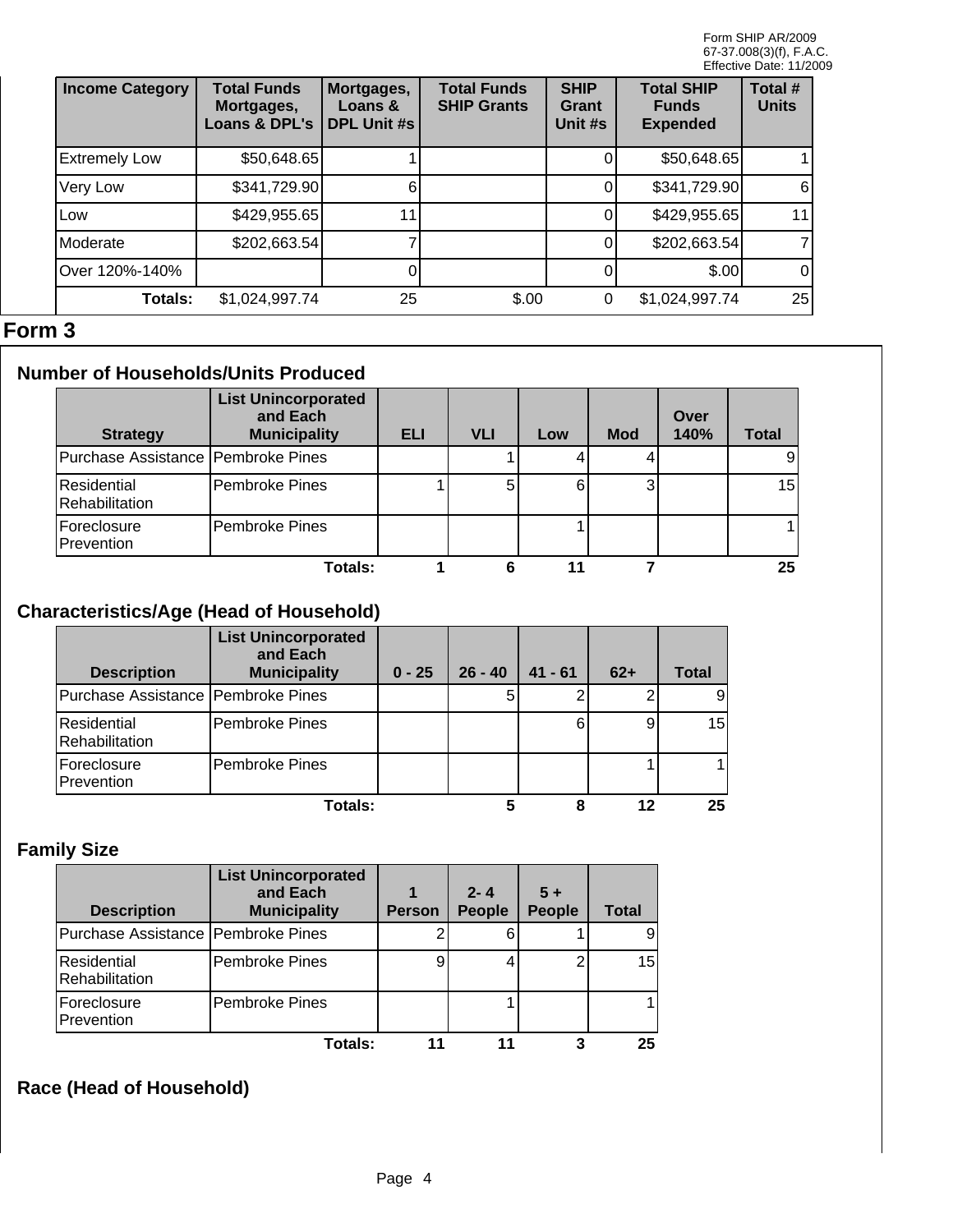| <b>Description</b>                   | <b>List Unincorporated</b><br>and Each<br><b>Municipality</b> | <b>White</b> | <b>Black</b> | Hisp-<br>anic | Amer-<br>Asian   Indian   Other | Total |
|--------------------------------------|---------------------------------------------------------------|--------------|--------------|---------------|---------------------------------|-------|
| Purchase Assistance   Pembroke Pines |                                                               |              |              |               |                                 | 9     |
| Residential<br>Rehabilitation        | Pembroke Pines                                                | 9            |              |               |                                 | 15    |
| <b>Foreclosure</b><br>Prevention     | Pembroke Pines                                                |              |              |               |                                 |       |
|                                      | Totals:                                                       |              |              |               |                                 | 25    |

#### **Demographics (Any Member of Household)**

| <b>Description</b>                   | <b>List Unincorporated</b><br>and Each<br><b>Municipality</b> | Farm<br><b>Worker</b> | Home-<br>less | <b>Elderly</b> | Total |
|--------------------------------------|---------------------------------------------------------------|-----------------------|---------------|----------------|-------|
| Purchase Assistance   Pembroke Pines |                                                               |                       |               |                |       |
| Residential<br>Rehabilitation        | <b>Pembroke Pines</b>                                         |                       |               | 9              |       |
| Foreclosure<br>Prevention            | Pembroke Pines                                                |                       |               |                |       |
|                                      | Totals:                                                       |                       |               |                |       |

#### **Special Target Groups for Funds Expended (i.e. teachers, nurses, law enforcement, fire fighters, etc.) Set Aside**

|                    | <b>Special Target</b> |                       | Total # of            |  |
|--------------------|-----------------------|-----------------------|-----------------------|--|
| <b>Description</b> | <b>Group</b>          | <b>Expended Funds</b> | <b>Expended Units</b> |  |
|                    |                       |                       |                       |  |

#### **Form 4**

#### **Status of Incentive Strategies**

| Incentive                   | Description (If Other)                                                                                                                                                                                                                                      | Category | <b>Status</b>           | <b>Year Adopted</b><br>(or $N/A$ ) |
|-----------------------------|-------------------------------------------------------------------------------------------------------------------------------------------------------------------------------------------------------------------------------------------------------------|----------|-------------------------|------------------------------------|
| <b>Expedited permitting</b> | Establishment for a process Required<br>for adoption of policies,<br>procedures, ordinances,<br>etc., reduction of setback<br>requirement; allowance of<br>zero-lot line configurations                                                                     |          | Adopted                 | 1994                               |
| Ongoing review process      | Provide description per<br>instructions from the City<br>Manager's office, all<br>Department Heads are to<br>be involved in the review<br>process for local policies,<br>ordinances, regulation &<br>plan provisions that may<br>income the cost of housing | Required | Implemented,<br>in LHAP | 1994                               |

#### **Support Services**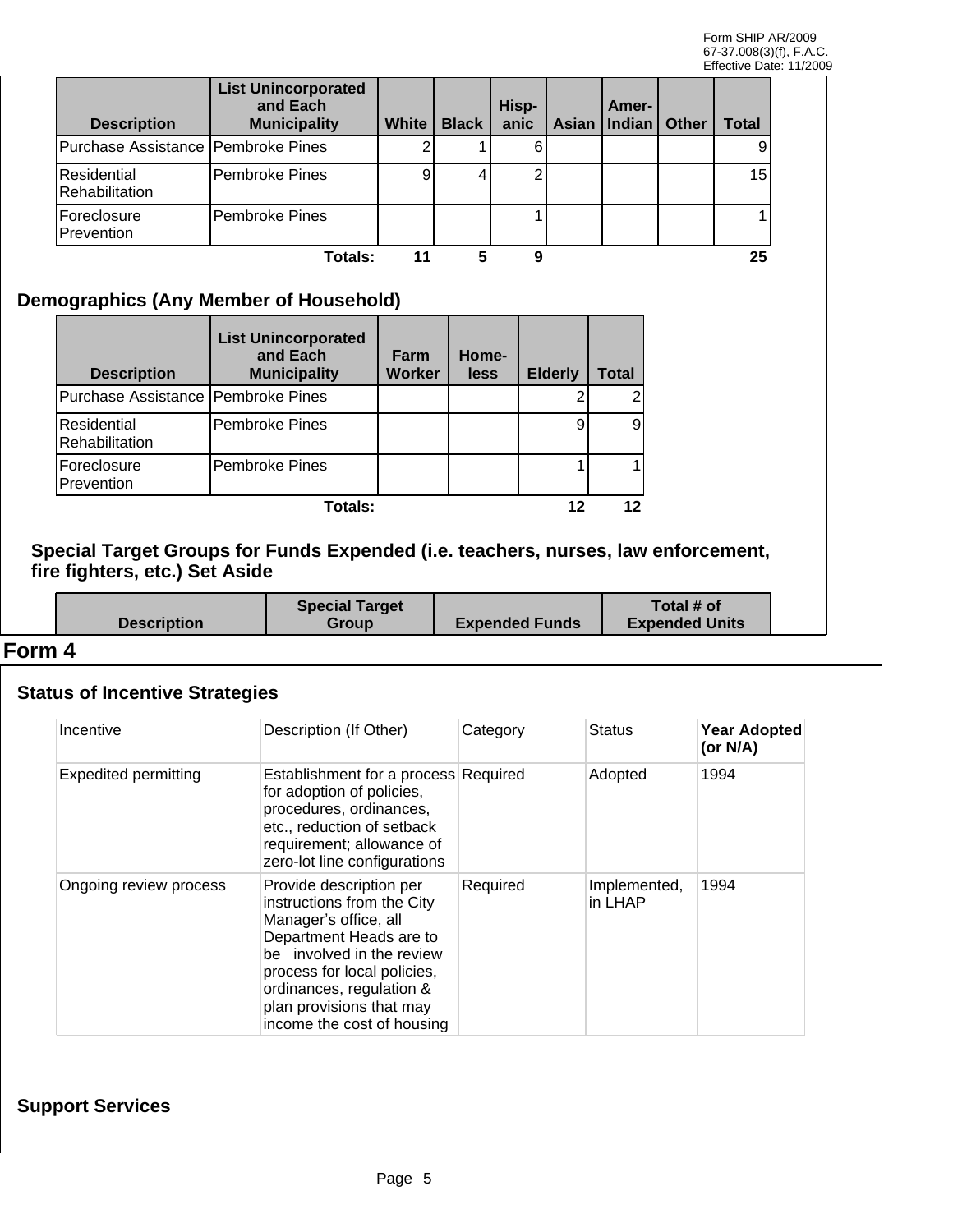Affordable housing clients receive free: home ownership counseling, home-buyer workshop, foreclosure prevention budget analysis, referral to other affordable housing/service providers.

#### **Other Accomplishments**

N/A

#### **Availability for Public Inspection and Comments**

Availability of annual report was posted on City bulletin board and website September 12, 2019. Community Redevelopment Associates of Fl, Inc has also posted to their website and Google Maps as of September 13, 2019.

#### **Life-to-Date Homeownership Default and Foreclosure**

| Total SHIP Purchase Assistance Loans:                  | 0 |      |
|--------------------------------------------------------|---|------|
| <b>Mortgage Foreclosures</b>                           |   |      |
| A. Very low income households in foreclosure:          | O |      |
| B. Low income households in foreclosure:               | 0 |      |
| C. Moderate households in foreclosure:                 | 0 |      |
| Foreclosed Loans Life-to-date:                         | 0 |      |
| SHIP Program Foreclosure Percentage Rate Life to Date: |   | 0.00 |
| Mortgage Defaults                                      |   |      |
| A. Very low income households in default:              | U |      |
| B. Low income households in default:                   | n |      |
| C. Moderate households in default:                     | 0 |      |
| Defaulted Loans Life-to-date:                          | 0 |      |
| SHIP Program Default Percentage Rate Life to Date:     |   | 0.00 |

#### **Strategies and Production Costs**

| Strategy                       | <b>Average Cost</b> |
|--------------------------------|---------------------|
| <b>IForeclosure Prevention</b> | \$10,000.00]        |
| IPurchase Assistance           | \$36,666.67         |
| lResidential Rehabilitation.   | \$34,249.89         |

#### **Expended Funds**

| Total Unit Count:<br>25  |                           | <b>Total Expended Amount:</b> |                            | \$1,024,998.00     |                                 |                                                       |
|--------------------------|---------------------------|-------------------------------|----------------------------|--------------------|---------------------------------|-------------------------------------------------------|
| <b>Strategy</b>          | <b>Full Name</b>          | <b>Address</b>                | <b>City</b>                | <b>Zip</b><br>Code | <b>Expended</b><br><b>Funds</b> | <b>FY if Unit</b><br><b>Already</b><br><b>Counted</b> |
| l Purchase<br>Assistance | Katie Wayar               | 1117 NW 106 Avenue   Pembroke | <b>Pines</b>               | 33026              | \$30,000.00]                    |                                                       |
| l Purchase<br>Assistance | Carlos Gibson<br>lCastano | 2299 NW 77th Way<br>104       | l Pembroke<br><b>Pines</b> | 133024             | \$30,000.00]                    |                                                       |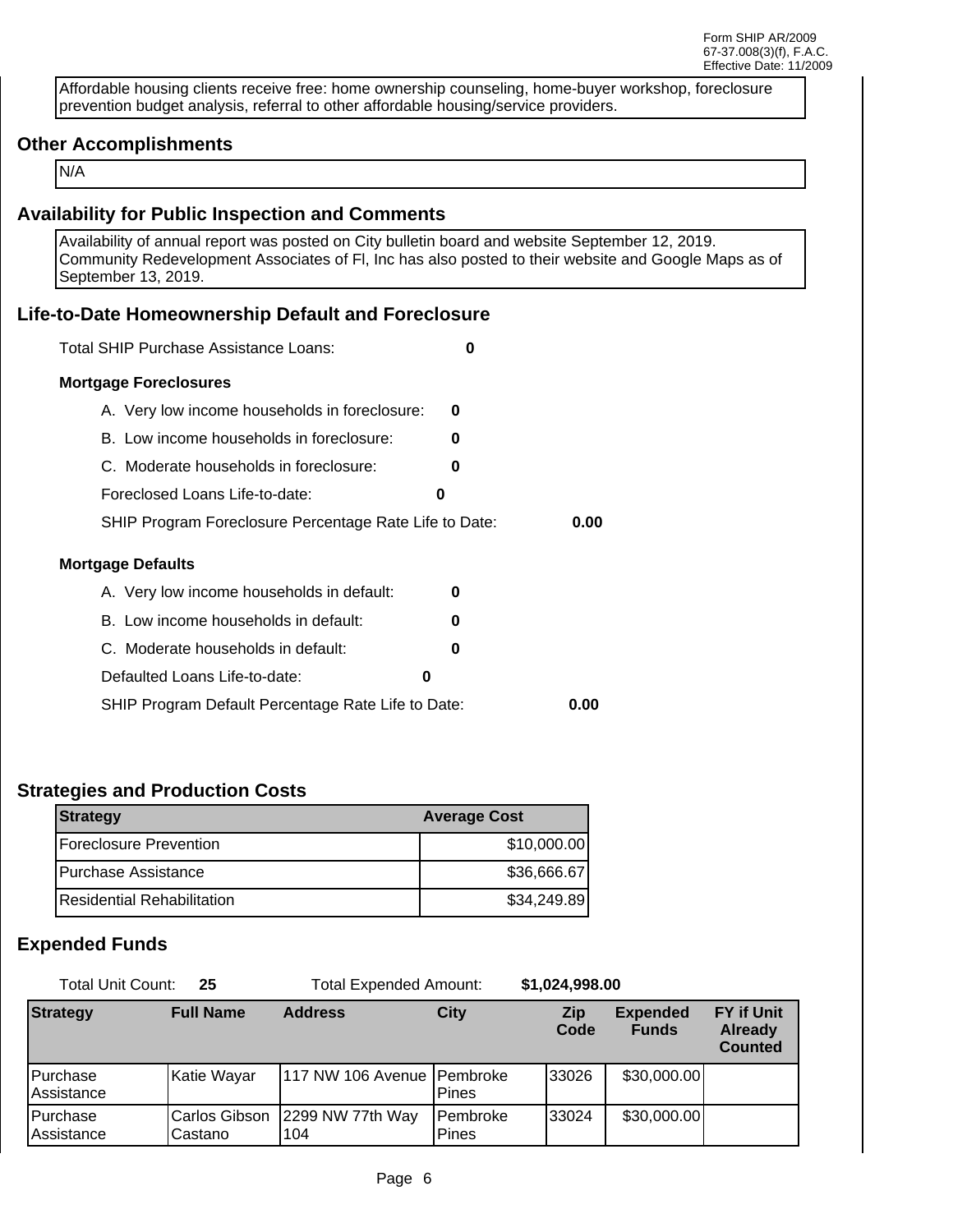| Purchase<br>Assistance               | Jazmine<br>Koutsofios            | 9685 NW 16th Court Pembroke          | Pines             | 33024 | \$30,000.00 |           |
|--------------------------------------|----------------------------------|--------------------------------------|-------------------|-------|-------------|-----------|
| Purchase<br>Assistance               | Dino Chavez<br>Porras            | 7660 NW 16 Court                     | Pembroke<br>Pines | 33024 | \$40,000.00 |           |
| Purchase<br>Assistance               | <b>Bernabe</b><br>Robles         | 900 Colony Point<br>Circle #412      | Pembroke<br>Pines | 33026 | \$40,000.00 |           |
| Purchase<br>Assistance               | Cassandre A<br>Bidon             | 1081 NW 98 Terrace<br>#108           | Pembroke<br>Pines | 33024 | \$40,000.00 |           |
| Purchase<br>Assistance               | Elizabeth Soto                   | 433 SW 86 Avenue<br>#208             | Pembroke<br>Pines | 33025 | \$40,000.00 |           |
| Purchase<br>Assistance               | Mercedes<br>Ortiz-Medina         | 12900 SW 7 Court<br>#103B            | Pembroke<br>Pines | 33027 | \$50,000.00 |           |
| Residential<br>Rehabilitation        | Willliam<br>Johnson II           | 9706 NW 23 Court                     | Pembroke<br>Pines | 33024 | \$49,023.65 |           |
| Residential<br>Rehabilitation        | Cassandre<br><b>Bidon</b>        | 1081 NW 98th Terr<br>#108            | Pembroke<br>Pines | 33024 | \$38,256.30 |           |
| Residential<br>Rehabilitation        | <b>McNally</b><br>Juanita        | <b>1100 SAINT</b><br>CHARLES PL #315 | Pembroke<br>Pines | 33024 | \$1,819.25  | 2015-2016 |
| Residential<br>Rehabilitation        | David and<br>Jamie Groth         | 11261 NW 23rd<br><b>Street</b>       | Pembroke<br>Pines | 33026 | \$25,285.14 |           |
| Residential<br>Rehabilitation        | Dianne T. Co                     | 1340 NW 154th<br>Avenue              | Pembroke<br>Pines | 33028 | \$49,696.20 |           |
| Residential<br>Rehabilitation        | Virginia Reilly                  | 8571 NW 11th Ct                      | Pembroke<br>Pines | 33024 | \$59,193.60 |           |
| Residential<br>Rehabilitation        | Lateifah T.<br>Washington        | 231 SW 64th Way                      | Pembroke<br>Pines | 33023 | \$2,851.45  | 2015-2016 |
| Residential<br>Rehabilitation        | Alfonso<br>Castiglione           | 8481 NW 12th Street                  | Pembroke<br>Pines | 33024 | \$40,694.45 |           |
| Residential<br>Rehabilitation        | <b>Suzzette Ellis</b>            | 12943 NW 7th Street Pembroke         | Pines             | 33028 | \$13,603.60 | 2015-2016 |
| Residential<br>Rehabilitation        | Julie Modeste                    | 1400 SW 104th<br>Avenue              | Pembroke<br>Pines | 33026 | \$87,340.85 |           |
| Residential<br>Rehabilitation        | Roger B.<br><b>Bridewell</b>     | 10275 Greenhouse<br>Road             | Pembroke<br>Pines | 33026 | \$50,091.50 |           |
| <b>Residential</b><br>Rehabilitation | Linda<br>Corpolongo              | 610 SW 94th Terrace Pembroke         | Pines             | 33025 | \$228.90    |           |
| Residential<br>Rehabilitation        | Gillian<br>Forgenie              | 9730 NW 23 Court                     | Pembroke<br>Pines | 33024 | \$46,874.15 |           |
| Residential<br>Rehabilitation        | Roy and<br><b>Susan Whitsett</b> | 11610 NW 21 Street                   | Pembroke<br>Pines | 33026 | \$14,942.80 |           |
| Residential<br>Rehabilitation        | Nazir & Golly<br>Mohammed        | 1511 NW 79th<br>Terrace              | Pembroke<br>Pines | 33024 | \$1,625.00  | 2015-2016 |
| Residential<br>Rehabilitation        | Olive Vanhook                    | 1000 St. Charles<br>Place #419       | Pembroke<br>Pines | 33026 | \$59,635.50 |           |
| Residential<br>Rehabilitation        | Jose R. and<br>Ana Andujar       | 10160 NW 3rd St                      | Pembroke<br>Pines | 33026 | \$35,830.00 |           |
| Residential<br>Rehabilitation        | Susan Linn<br>Dayhoff            | 8701 NW 16th Street                  | Pembroke<br>Pines | 33024 | \$57,850.00 |           |
| Residential<br>Rehabilitation        | Thomas<br>Needham                | 10510 Buttonwood<br>Avenue           | Pembroke<br>Pines | 33026 | \$60.55     | 2015-2016 |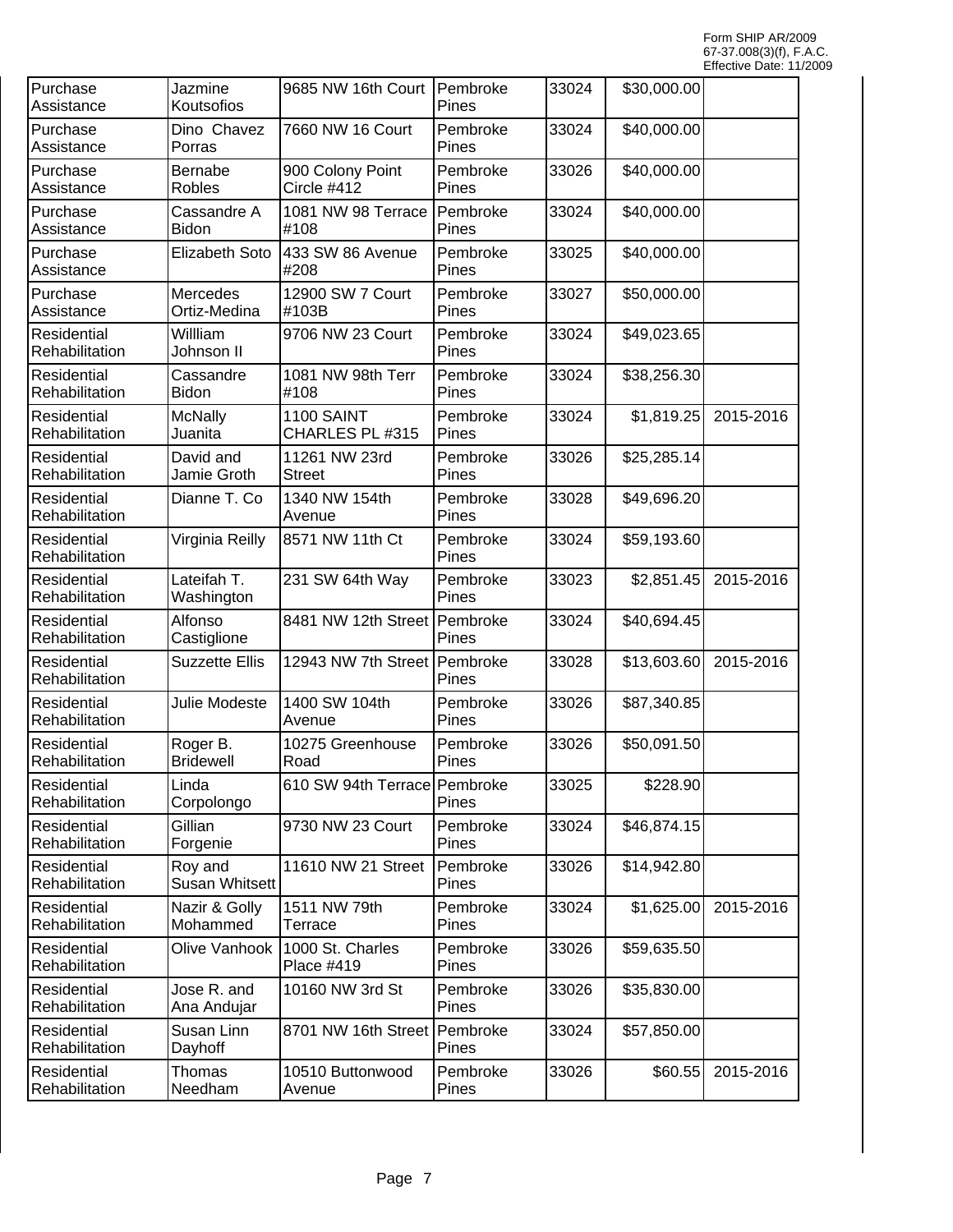| <b>IPurchase</b><br><b>IAssistance</b>        | Joseph &<br>Marysol<br>l Hernandez | 17731 NW 15th Court   Pembroke          | Pines                     | 133024 | \$30,000.00] |  |
|-----------------------------------------------|------------------------------------|-----------------------------------------|---------------------------|--------|--------------|--|
| <b>IResidential</b><br><b>IRehabilitation</b> | Angela Harris                      | 1741 NW 86th Ave                        | <b>IPembroke</b><br>Pines | 133024 | \$50,094.85  |  |
| <b>IForeclosure</b><br><b>IPrevention</b>     | IFrancisco<br>Toimil               | 12850 SW 4th Court   Pembroke<br>l#I104 | Pines                     | 133027 | \$10,000.00] |  |

# **Administration by Entity**

| <b>Name</b>                                                       |            | <b>Business Type Strategy Covered</b>                         | <b>Responsibility</b>  | Amount       |
|-------------------------------------------------------------------|------------|---------------------------------------------------------------|------------------------|--------------|
| <b>ICommunity</b><br>Redevelopment Associate<br>Jof Florida, Inc. | Consultant | Residential Rehabilitation<br><b>land Purchase Assistance</b> | <b>IAdministration</b> | \$107,741.66 |

#### **Program Income**

| <b>Program Income Funds</b> |        |              |  |  |  |  |
|-----------------------------|--------|--------------|--|--|--|--|
| Loan Repayment:             |        | \$90,526.15  |  |  |  |  |
| Refinance:                  |        |              |  |  |  |  |
| Foreclosure:                |        |              |  |  |  |  |
| Sale of Property:           |        |              |  |  |  |  |
| Interest Earned:            |        | \$28,896.00  |  |  |  |  |
|                             | Total: | \$119,422.15 |  |  |  |  |

## **Explanation of Recaptured funds**

| <b>Description</b> |        | Amount |
|--------------------|--------|--------|
|                    |        |        |
|                    |        |        |
|                    |        |        |
|                    | Total: | \$.00  |

### **Rental Developments**

| <b>Development</b><br><b>Name</b>        | Owner | <b>Address</b> | City | <b>Zip</b><br>Code                                      | <b>SHIP Amount SHIP</b> | <b>Units</b> | <b>Compliance</b><br><b>Monitored By</b> |
|------------------------------------------|-------|----------------|------|---------------------------------------------------------|-------------------------|--------------|------------------------------------------|
| <b>Single Family Area Purchase Price</b> |       |                |      |                                                         |                         |              |                                          |
|                                          |       |                |      |                                                         |                         |              |                                          |
|                                          |       |                |      | The average area purchase price of single family units: |                         |              | 325,301.00                               |

Or

Not Applicable

**Form 5**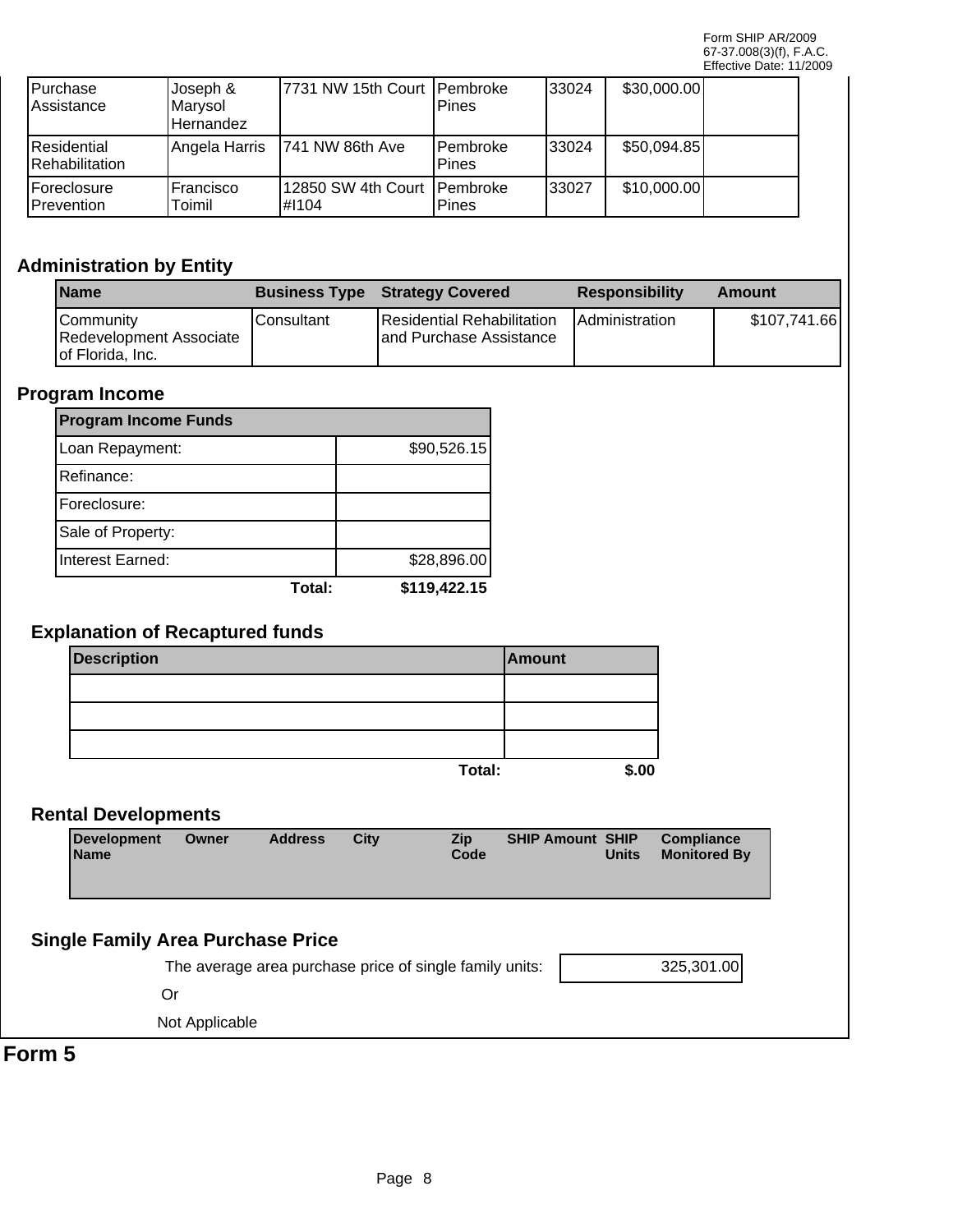#### **Special Needs Breakdown**

#### **SHIP Expended and Encumbered for Special Needs Applicants**

| Code(s) | <b>Strategies</b>            | <b>Expended</b><br>Amount | <b>Units</b> | <b>Encumbered</b><br>Amount | <b>Units</b> |
|---------|------------------------------|---------------------------|--------------|-----------------------------|--------------|
|         | 1 Purchase Assistance        | \$30,000.00               |              |                             |              |
|         | 3 Residential Rehabilitation | \$185,284.34]             | 4'           |                             |              |

#### **Special Needs Category Breakdown by Strategy**

| <b>Strategies</b>                           | <b>Special Needs Category</b>               | <b>Expended</b><br><b>Amount</b> | <b>Units</b> | <b>Encumbered</b><br>Amount | <b>Units</b> |
|---------------------------------------------|---------------------------------------------|----------------------------------|--------------|-----------------------------|--------------|
| $(3)$ Residential<br><b>IRehabilitation</b> | Person with Disabling<br>Condition (not DD) | \$185,284.34]                    |              |                             |              |
| (1) Purchase Assistance                     | Developmental Disabilities                  | \$30,000.00]                     |              |                             |              |

#### **Provide a description of efforts to reduce homelessness:**

The City of Pembroke Pines is a member of the Broward County Continuum of Care (COC) and it is part of the year round locl planning effort and network to alleviate homelessness in Broward County. The City participates in quarterly meetings that are held to obtain input from local municipalities. In May, the Broward County Homeless Initiative Partnership, which staffs the COC efforts, released data to the City for 2014 Point-In-Time Count

# **Interim Year Data**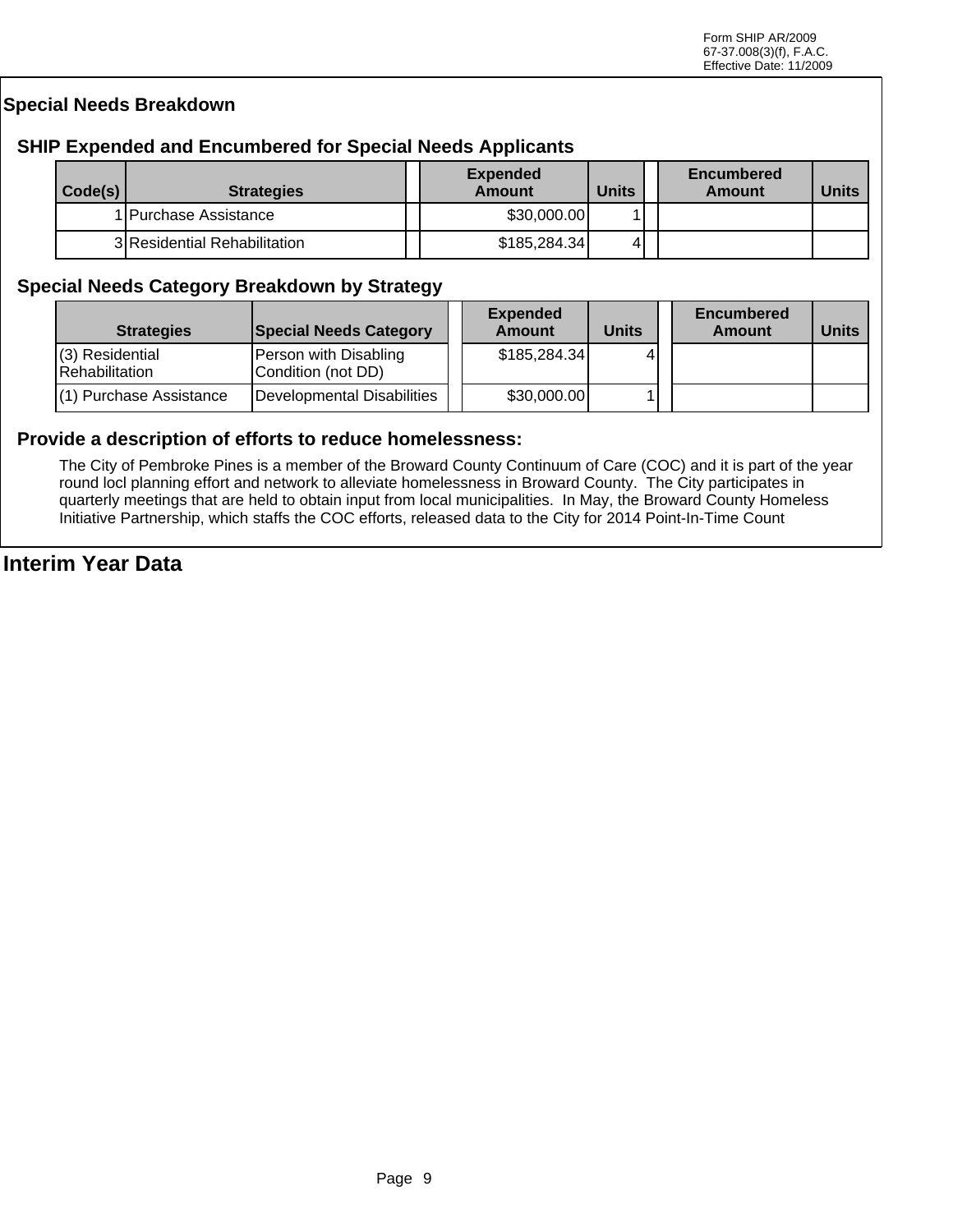### **Interim Year Data**

| <b>Interim Year 1</b>                       |              |        |
|---------------------------------------------|--------------|--------|
| <b>State Annual Distribution</b>            | \$691,741.00 |        |
| Program Funds Expended                      | \$167,527.30 |        |
| Program Funds Encumbered                    | \$504,263.30 |        |
| <b>Total Administration Funds Expended</b>  | \$69,174.10  |        |
| Total Administration Funds Encumbered       | \$0.00       |        |
| Homeownership Counseling                    | \$9,000.00   |        |
| <b>Disaster Funds</b>                       | \$34,626.00  |        |
| 65% Homeownership Requirement               | \$671,790.60 | 92.49% |
| 75% Homeownership Requirement               | \$671,790.60 | 92.49% |
| 30% Very & Extremely Low Income Requirement | \$1,886.10   | 0.26%  |
| 30% Low Income Requirement                  | \$96,037.30  | 13.22% |
| 20% Special Needs Requirement               | \$67,473.80  | 9.29%  |
| <b>Carry Forward to Next Year</b>           |              |        |

| <b>Interim Year 2</b>            |              |  |  |  |  |
|----------------------------------|--------------|--|--|--|--|
| <b>State Annual Distribution</b> | \$213,839.00 |  |  |  |  |
| Program Funds Expended           |              |  |  |  |  |
| Program Funds Encumbered         |              |  |  |  |  |